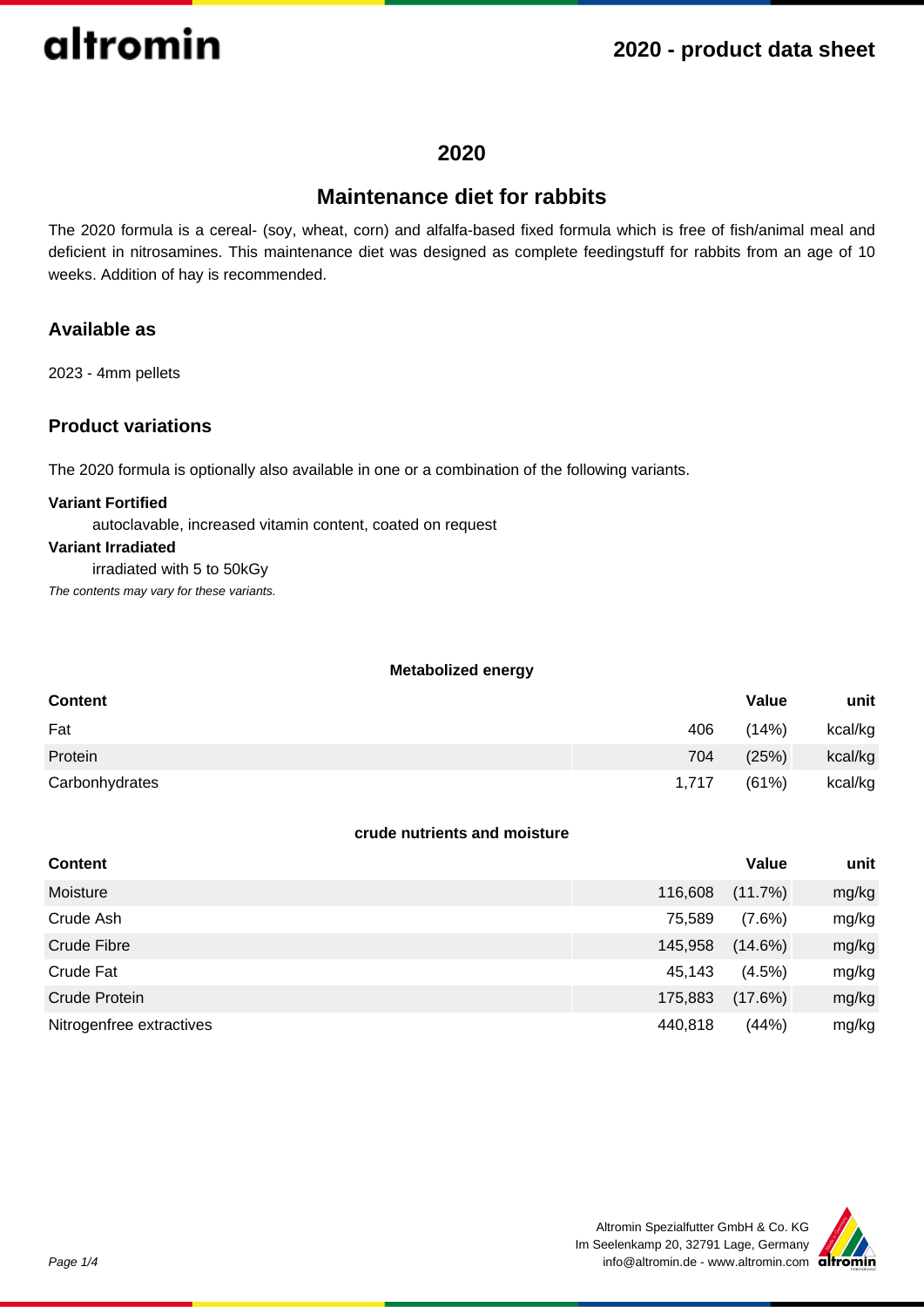## **2020 - product data sheet**

## **Carbonhydrates**

| <b>Content</b>  | Value   | unit  |
|-----------------|---------|-------|
| Monosaccharides | 0       | mg/kg |
| Disaccharides   | 45.410  | mg/kg |
| Polysaccharides | 275,696 | mg/kg |

#### **Minerals**

| <b>Content</b> | Value  | unit  |
|----------------|--------|-------|
| Calcium        | 10,301 | mg/kg |
| Potassium      | 11,586 | mg/kg |
| Magnesium      | 2,028  | mg/kg |
| Sodium         | 2,526  | mg/kg |
| Phosphorus     | 5,002  | mg/kg |

### **Trace elements**

| <b>Content</b> | Value    | unit  |
|----------------|----------|-------|
| Aluminium      | 382.90   | mg/kg |
| Chlorine       | 4,684.15 | mg/kg |
| Iron           | 206.08   | mg/kg |
| Flourine       | 3.62     | mg/kg |
| Iodine         | 1.47     | mg/kg |
| Cobalt         | 0.33     | mg/kg |
| Copper         | 12.85    | mg/kg |
| Manganese      | 78.09    | mg/kg |
| Molybdenum     | 0.76     | mg/kg |
| Sulfur         | 2,330.80 | mg/kg |
| Selenium       | 0.26     | mg/kg |
| Zinc           | 70.35    | mg/kg |

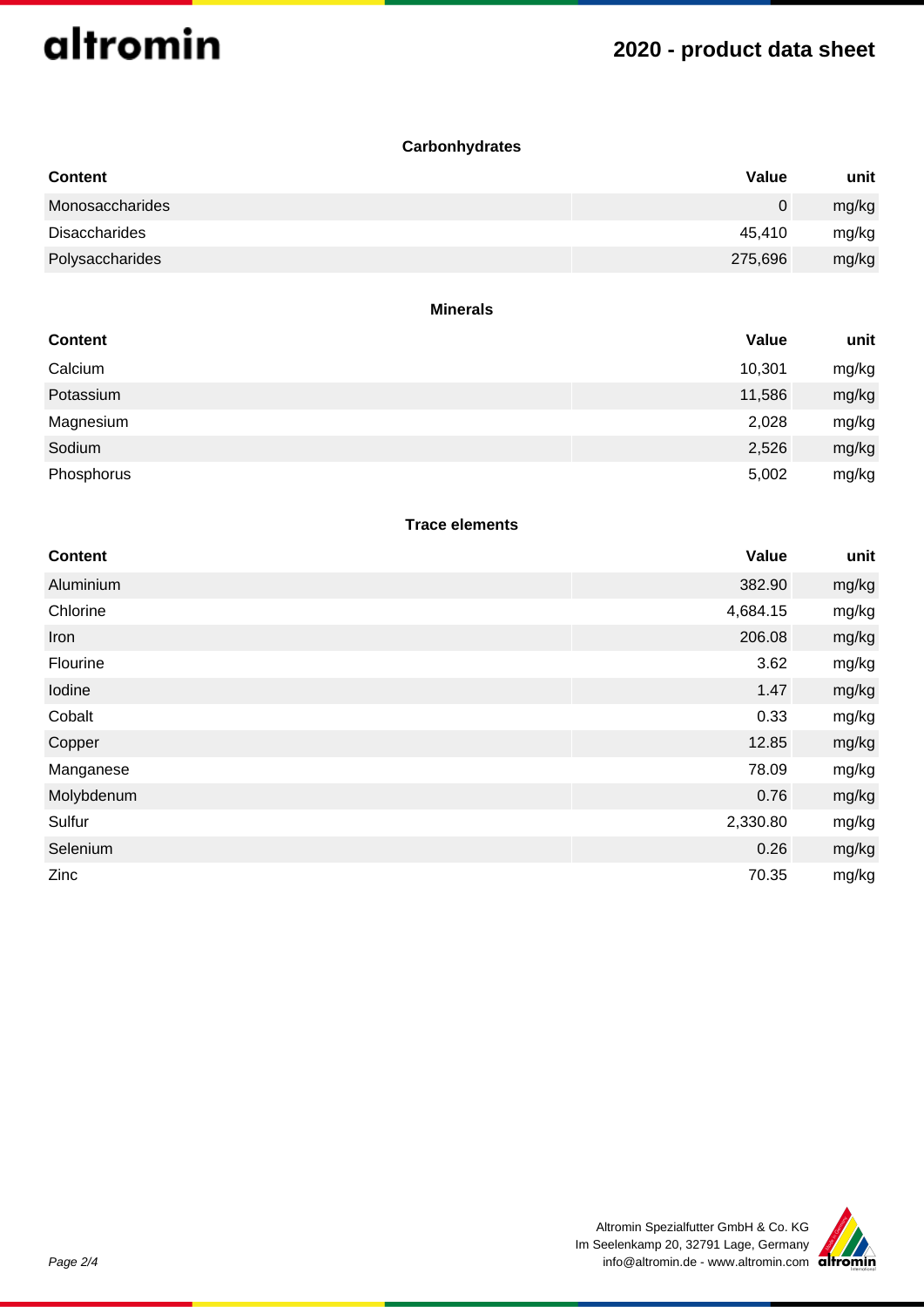## **2020 - product data sheet**

## **Added vitamins**

| <b>Content</b>   | <b>Standard</b>  | <b>Fortified</b> | unit  |
|------------------|------------------|------------------|-------|
| Vitamin A        | 15,000           | 26,250           | IU/kg |
| Vitamin D3       | 600              | 1,050            | IU/kg |
| Vitamin E        | 76               | 133              | mg/kg |
| Vitamin K3       | 3                | $\overline{5}$   | mg/kg |
| Vitamin B1       | 18               | 32               | mg/kg |
| Vitamin B2       | 12               | 21               | mg/kg |
| Vitamin B6       | $\boldsymbol{9}$ | 16               | mg/kg |
| Vitamin B12      | 24               | 42               | µg/kg |
| Nicotinic acid   | 36               | 63               | mg/kg |
| Pantothenic acid | 21               | 37               | mg/kg |
| Folic acid       | $\overline{4}$   | $\sqrt{5}$       | mg/kg |
| <b>Biotin</b>    | 380              | 425              | µg/kg |
| Choline chloride | 1,032            | 1,482            | mg/kg |
| Vitamin C        | 36               | 63               | mg/kg |

### **Amino acids**

| <b>Content</b> | <b>Value</b> | unit  |
|----------------|--------------|-------|
| Alanine        | 7,422        | mg/kg |
| Arginine       | 9,563        | mg/kg |
| Aspartic acid  | 14,109       | mg/kg |
| Cystine        | 2,379        | mg/kg |
| Glutaminc acid | 28,808       | mg/kg |
| Glycine        | 7,077        | mg/kg |
| Histidine      | 3,548        | mg/kg |
| Isoleucine     | 6,423        | mg/kg |
| Leucine        | 11,075       | mg/kg |
| Lysine         | 7,203        | mg/kg |
| Methionine     | 2,241        | mg/kg |
| Phenylalanine  | 7,046        | mg/kg |
| Proline        | 9,455        | mg/kg |
| Serine         | 7,462        | mg/kg |
| Threonine      | 5,815        | mg/kg |
| Tryptophan     | 2,156        | mg/kg |
| Tyrosine       | 5,015        | mg/kg |
| Valine         | 7,574        | mg/kg |